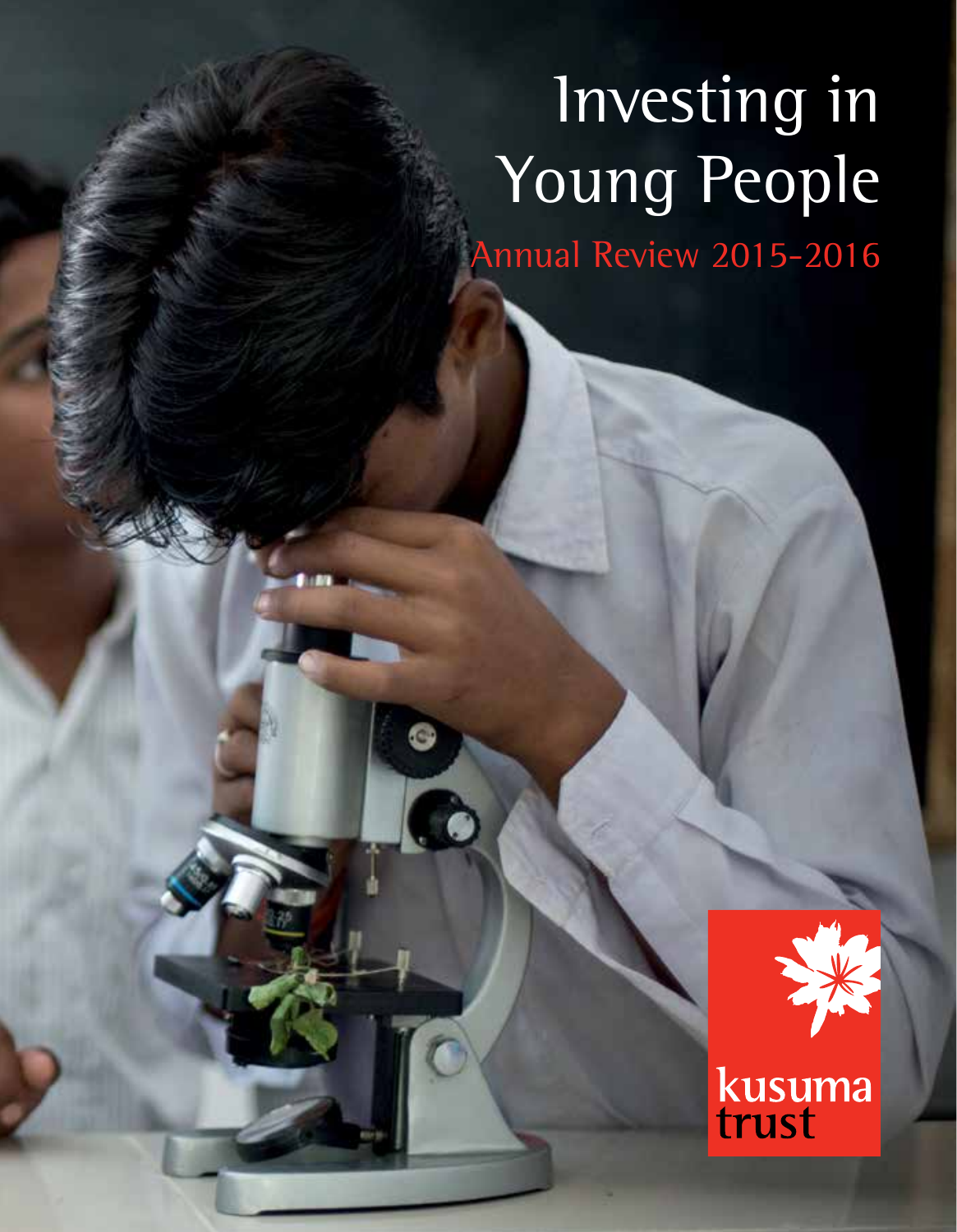### Vision

The Kusuma Trust UK believes that every child and young person has the potential to transform and improve their life and should have opportunities to grow and develop as active and productive citizens in their communities.

### Mission

Our mission is to facilitate and increase access to quality education and other life opportunities for young people, with a focus on the disadvantaged. The Trust enables young people to realise their potential and prosper.

### **Contents**

| Investing in young people |                 |  |
|---------------------------|-----------------|--|
| Where we work             | 4               |  |
| India                     | 5               |  |
| UK.                       |                 |  |
| Gibraltar                 |                 |  |
| Making an impact          | centre fold-out |  |
| Research                  | 8               |  |
|                           |                 |  |

Our School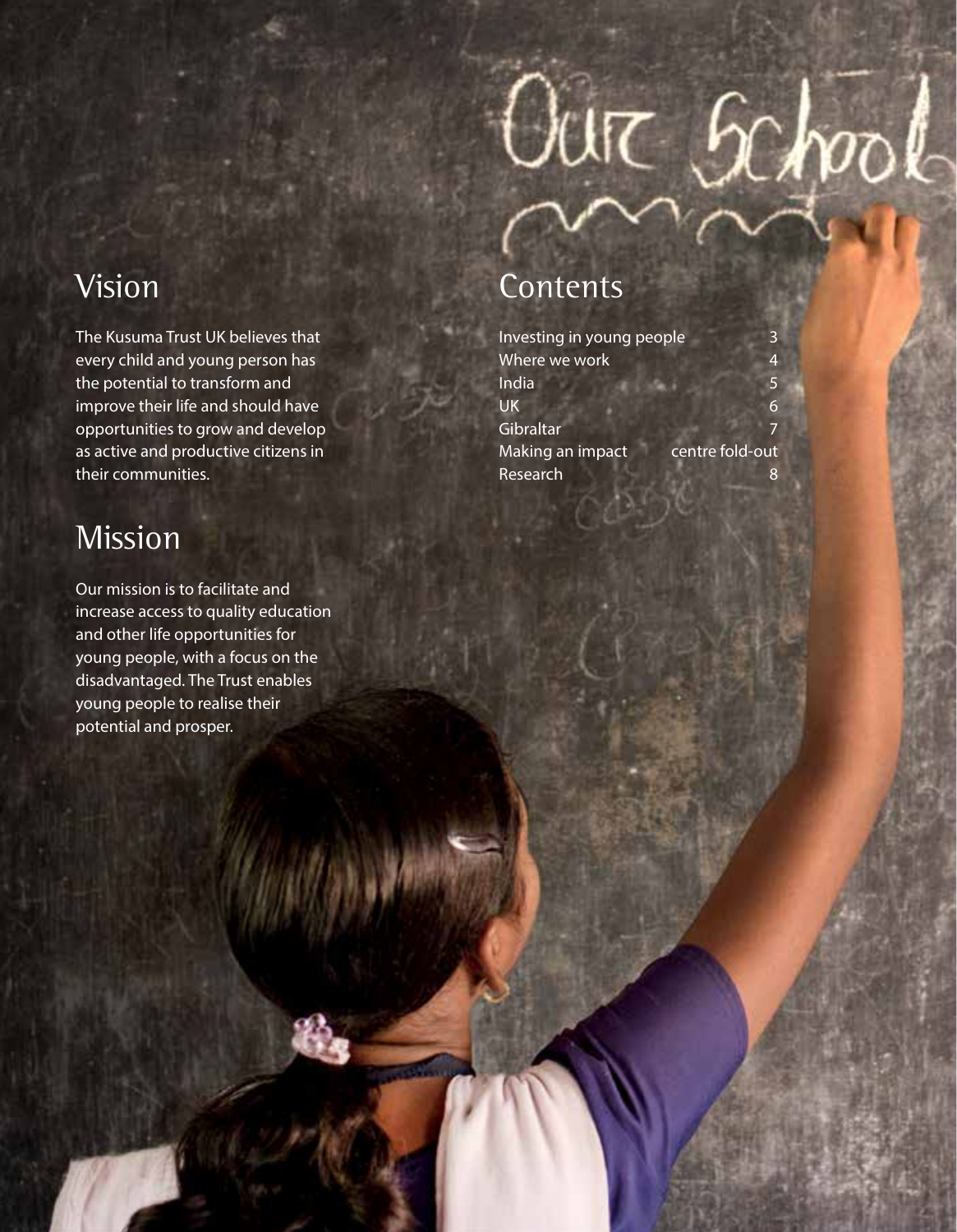### Investing in young people

The Kusuma Trust UK<br>
works in India, the UK an<br>
Gibraltar to transform the<br>
lives of young people through he Kusuma Trust UK works in India, the UK and Gibraltar to transform the education.

With a population of more than 1 billion in India, access to education and the quality of education remains a problem for many young people. Our goal is to raise education standards and develop models that can be scaled up. In collaboration with the Kusuma Foundation, we partner with government schools in Odisha and Uttar Pradesh to ensure that young people receive high quality secondary education and proceed to higher education and gainful employment. Our approach focuses on school governance and leadership, community engagement, professional development of teachers, support for students and development of educational resources and facilities.

We believe in the importance of social mobility through education. Our goal in the UK is to support young people from disadvantaged backgrounds into higher education and employment in areas of deprivation including coalfield, mining and industrial communities in decline.

We established a partnership with the Kusuma Trust Gibraltar in 2016 to invest in education and community projects to enhance life in Gibraltar and enable local charities to work more effectively.

In 2015-2016, we enhanced our strategic focus in India and the UK. The Trust awarded eight grants worth £1.46m. Our grants benefited 1,323 schools, 828 teachers, 108,579 students, 617 fellowship recipients and 19,725 school management and development committee members.

Our grants continue to be grounded in and informed by

research and evaluation. During the year, we commissioned evaluations of the Kusuma Excellence Fellowship and the Udbhav teacher professional development programme. A two-year study that tracked children's access to secondary education was also completed.

In 2016-2017, our work in India will expand to support 1,666 schools in partnership with government in Uttar Pradesh and Odisha. We will continue to track the progress of our grants in the UK and define strategic priorities or funding in Gibraltar taking account of any emerging implications of Brexit.

We thank our Trustees, partners and staff for their continued support and dedication and look forward to another productive year, investing in young people and their futures.

**Anurag Dikshit,** *Chairman* **Dr Balwant Singh,** *Chief Executive*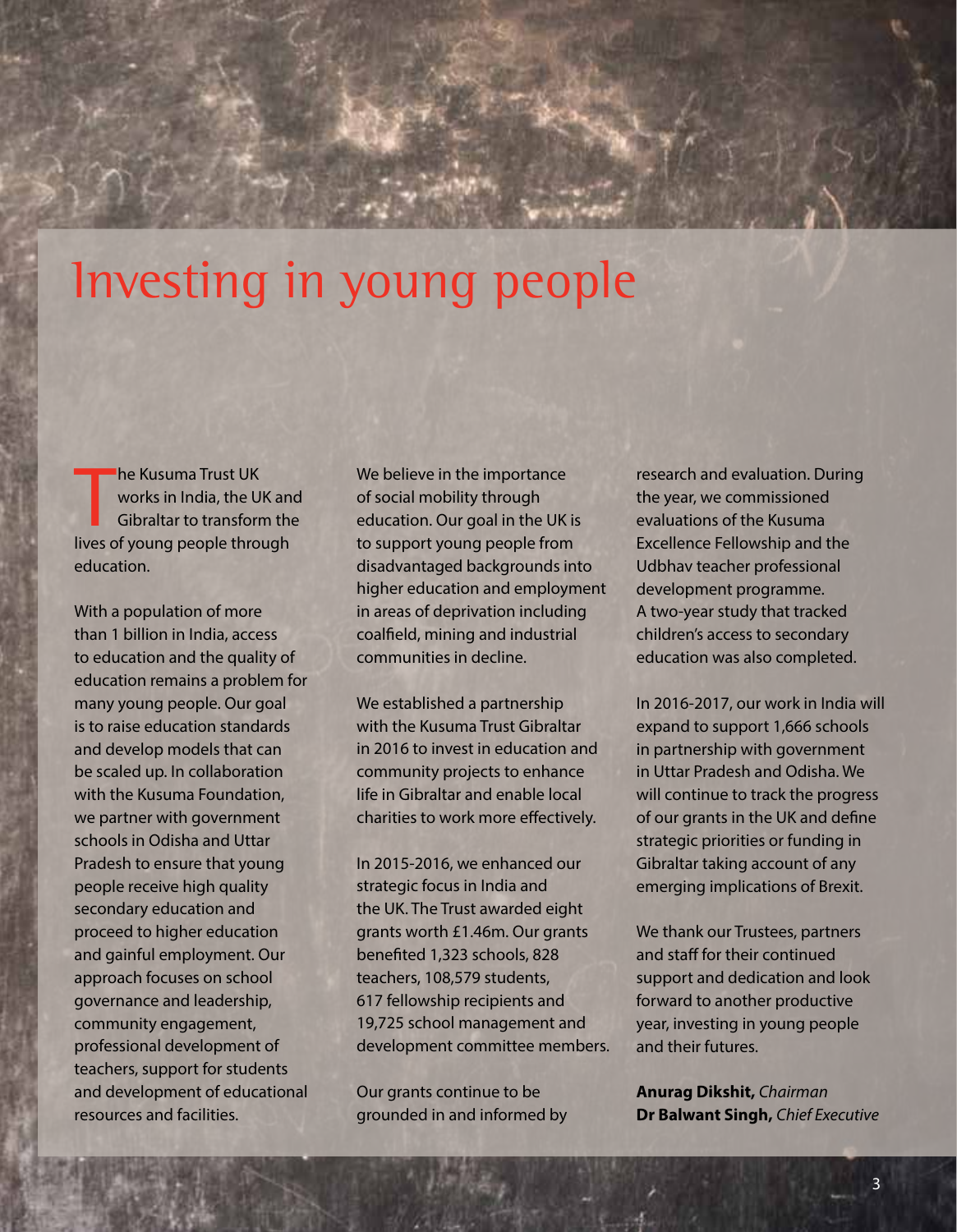## Where we work

4

**In India**, our funding supports schools in Odisha and Uttar Pradesh to ensure that young people receive high quality secondary education and proceed to higher education and gainful employment.

**In the UK**, we support young people from disadvantaged backgrounds into higher education and employment in areas of deprivation including former coalfield communities.

**In Gibraltar**, we invest in education and community projects to enhance people's lives and enable local charities to work more effectively.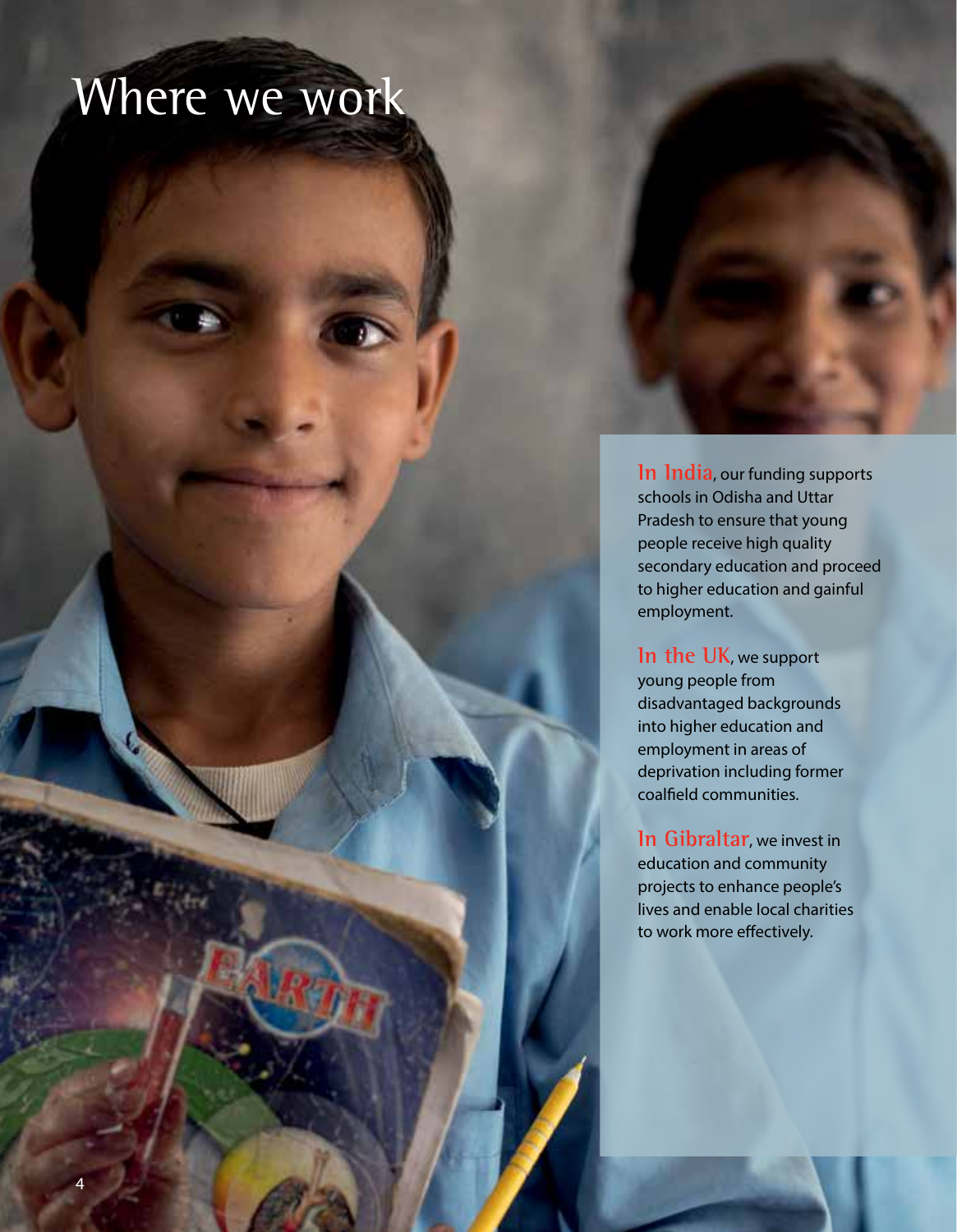### India

Our goal is to improve<br>
young people. We achieve administration of the school of the school of the school of the school of the school of the school of the school of the school of the school of the school of the school of t education outcomes for young people. We achieve this by adopting a whole school approach, which includes **school governance** and leadership, **community engagement**, **teacher professional** 

**development**, tuition and mentoring for students and the development of educational resources. We intensively support 50 schools in the districts of Sambalpur in Odisha and Hardoi in Uttar Pradesh in India. We support another 224 government schools in these districts and we are working in partnership with State governments to expand our support to more schools.

In 2015-2016, our work with Head teachers prepared them to lead and manage their schools effectively. We provided professional development opportunities for 828 teachers in Science, English and Mathematics, including training, school visits

by experienced teacher-mentors and peer learning to share good practice and innovative teaching methods. We supported School Management and Development Committees (SMDCs) and developed a good governance manual on school planning and management, parental engagement and mobilising resources for schools. The Kusuma Foundation is partnering with the State Government of Uttar Pradesh to strengthen school governance by training 19,275 SMDC members in 1,285 secondary schools in all 75 districts of the State.

Our **Secondary School Readiness Programme** delivered accelerated learning to 5,466 students in Classes 9 and 10 to address their learning gaps in Mathematics, English, Science, Hindi, Odia and Social Sciences. The **Kusuma Excellence Fellowship** was awarded to 200 new students who join 417 existing Fellows in Sambalpur and Hardoi, to

complete secondary school and pursue higher education.

**Kusuma Resource Centres** in

Hardoi and Sambalpur offered a wide range of educational resources for students, teachers and community members. Students participated in English language, computing and creative writing courses, book and movie clubs, competitions and career guidance sessions. For teachers and Head teachers, the resource centres offered training and peer learning activities. For the community, they provide a safe place for children to learn outside school.

We funded the construction of a **mid-day meal kitchen and a feeding programme** for up to 100,000 students each school day in Odisha. The kitchen provides meals in 190 schools to boost attendance and improve nutrition among children, especially in poor areas.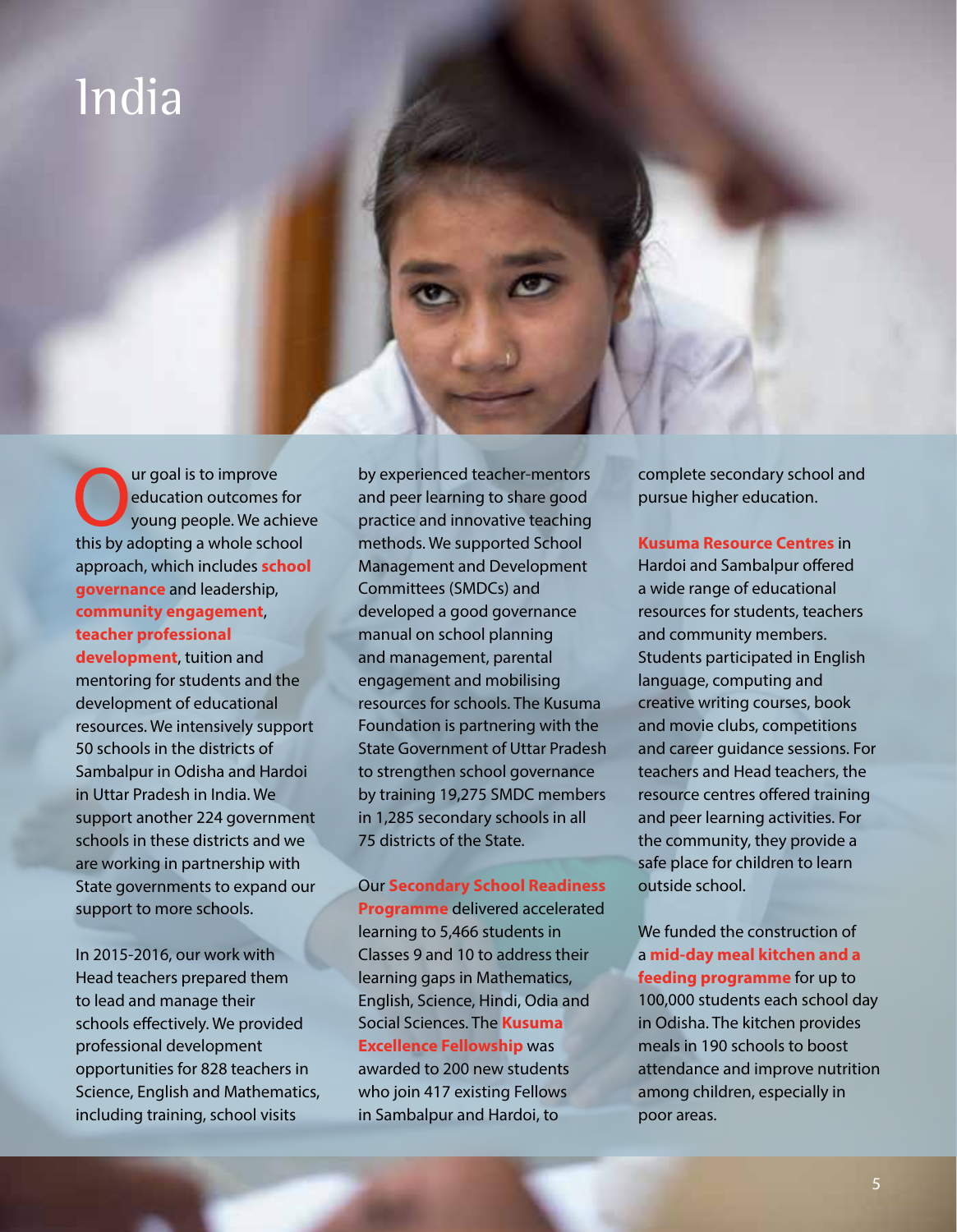## UK

In the UK, we developed a new<br>strategy for 2015-2018 to supp<br>bright young people to boost<br>their aspirations and increase n the UK, we developed a new strategy for 2015-2018 to support their aspirations and increase access to higher education and employment.

**Kusuma Sutton Scholars** supports 600 State school students pre-GCSE (age 11-16) in former coalfield communities to ensure that there is a bigger pool of talented low and middle-income students from which leading universities can recruit. The programme supports students through a series of school visits, project days, campus visits and academic guidance provided by university community learning hubs. Students receive advice on their GCSE and further education options.

#### The **Pathways to STEM**

**programme** supports 300 academically able low and middleincome State school students to access the most selective Science, Technology, Engineering and Mathematics (STEM) university courses. Our funding for the programme provides students with the foundation for a STEM career. The programme includes a range of sessions for students, parents

and teachers, including tailored education and careers advice, academic classes in STEM subjects, sessions to develop non-academic skills, a residential summer school and a work experience placement.

We understand the importance of helping young people into employment and building their skills and confidence. We fund the **Young Upstarts programme** to help disadvantaged young people from the Yorkshire coalfields who have a business idea or ambition to work for themselves. The programme encourages them to turn their ideas into a working business. Young Upstarts receive training on how to develop a business plan, business mentoring and on-going practical support to start their business and begin the first stages of trading. The programme supported 94 young people with training and accreditation and 24 new businesses were established in the former Yorkshire coalfields.

We also supported selected community projects in London and awarded small grants to grass roots organisations in England.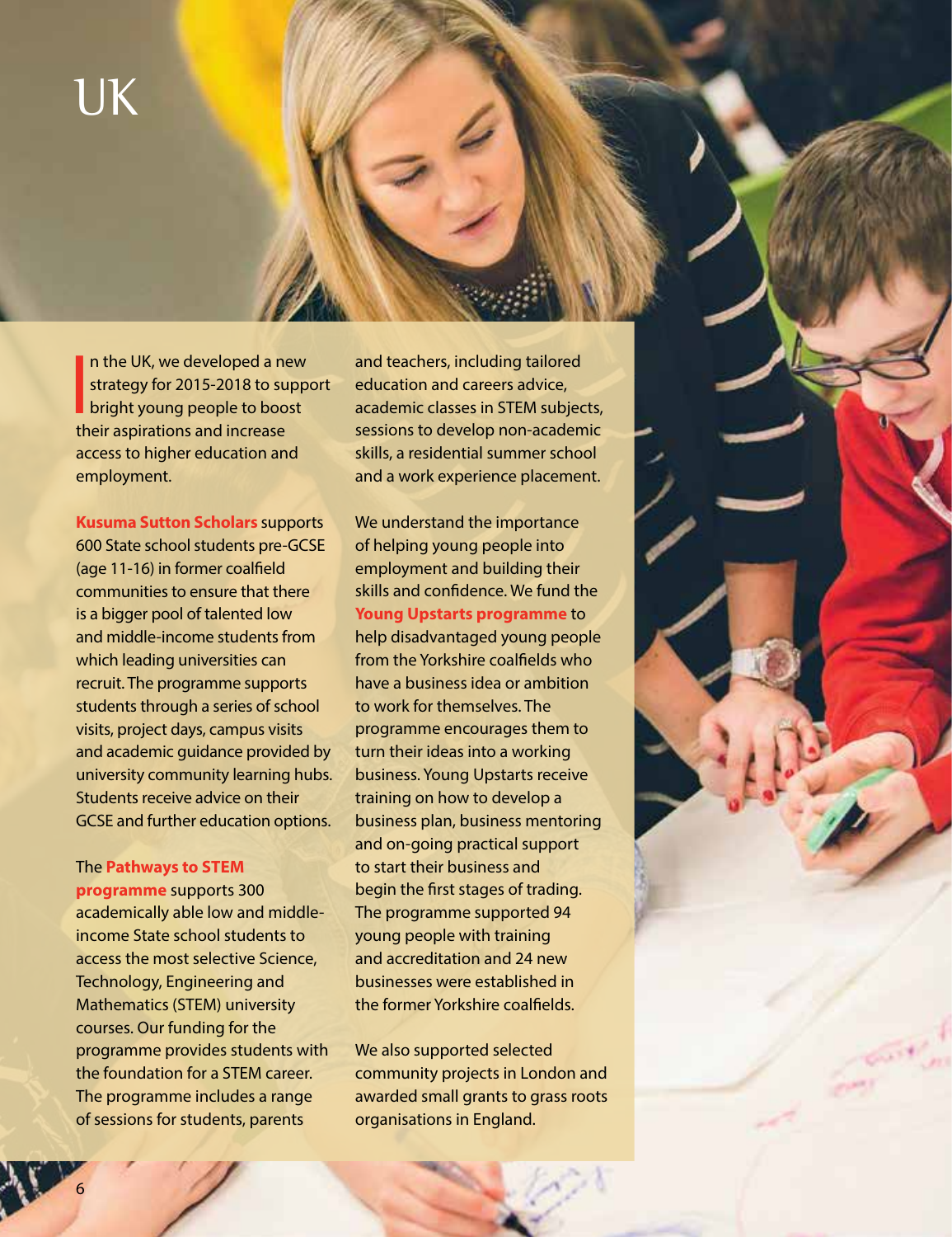### Gibraltar

In 2016, we began to develour work in Gibraltar in<br>partnership with the Kust<br>Trust Gibraltar. We support n 2016, we began to develop our work in Gibraltar in partnership with the Kusuma programmes that enhance life for young people and enable local charities to work more effectively. Our focus is on three key areas: Excellence Awards and Professional Development, Education Development and Community projects.

#### We offer **Excellence Awards**

to talented young people to enable them to study at top universities. The yearly scheme provides an incentive for selected students to pursue higher education and study their chosen subject. A **professional development programme** 

enables those working in areas of public benefit to develop their expertise and learn new skills relevant to their work. We provide funding to enable them to participate in courses where there is no government assistance or contribution available from their employer.

#### Our **Education Development**

programmes aim to ensure that students in Gibraltar are given the best opportunity to develop their knowledge of Mathematics, Science and Computer Coding. We work in partnership with Oxford and Cambridge Universities to highlight paths to higher education and give advice on how to prepare for job interviews.

We aim to make a positive contribution to the local **community** through events and local projects. We value the difference charities make to the community and offer our support to selected charities through community grants and the opportunity to participate in specialist training.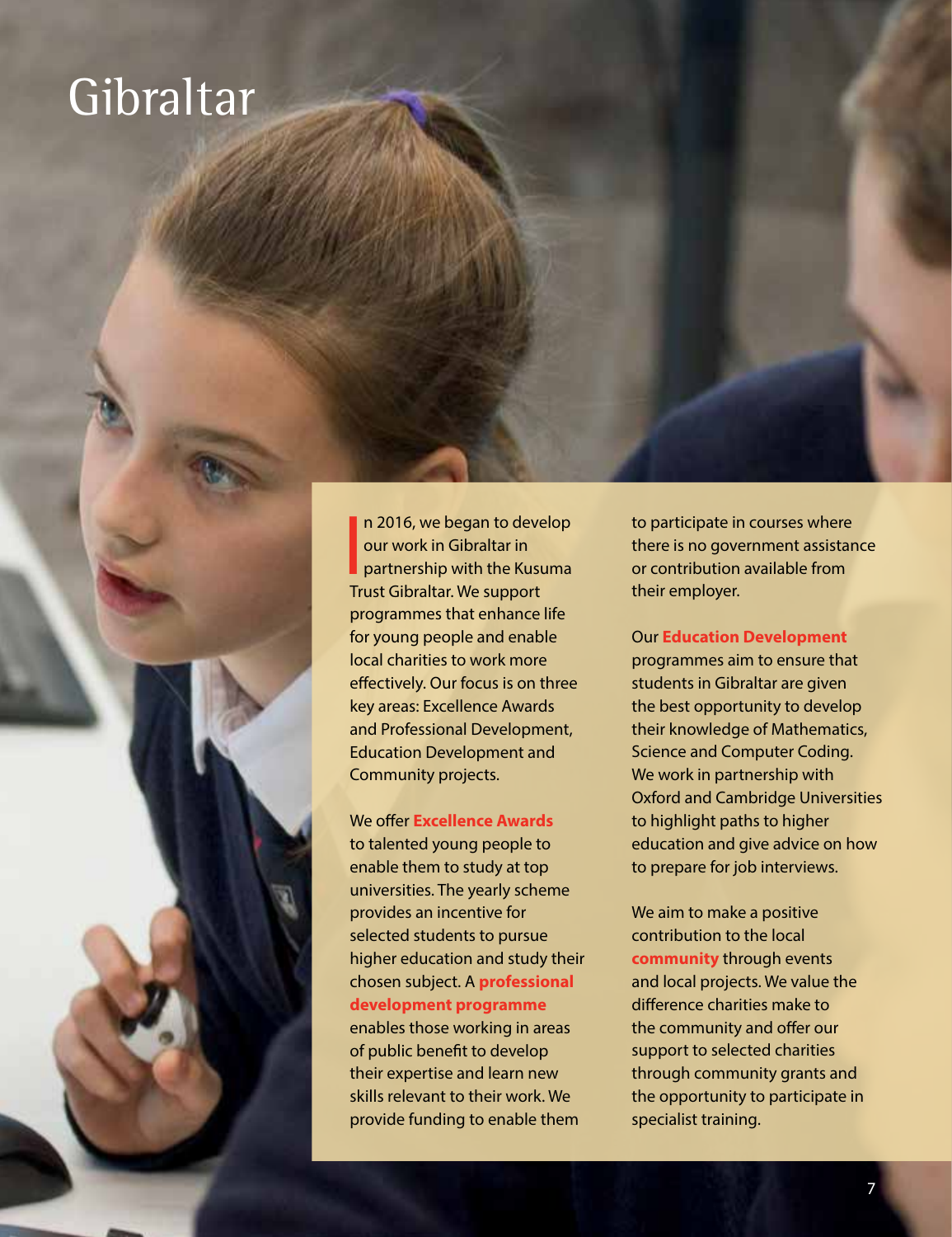### Making an impact

"The Kusuma Fellowship programme has supported me throughout my education to fulfil my dreams. I would not have reached here without the Fellowship. I now have a golden opportunity of becoming an engineer."

#### Kusuma Excellence Fellow pursues his ambition

Dhanmali was determined to pursue higher education but financial constraints made it difficult for him to enrol into college for Class 12 examinations. He was informed

by one of his teachers about the Kusuma Excellence Fellowship in Sambalpur and he decided to apply. Dhanmali was selected and has never looked back. He obtained 81% in the examinations at Gangadhar Meher College, Sambalpur and passed the Odisha Joint Engineering

Entrance examination in 2014. His strong performance in the examination led him to be selected for the Government Engineering College, Burla and he receives an annual bursary of INR 25,000 (£250) from the Government to complete his engineering qualification.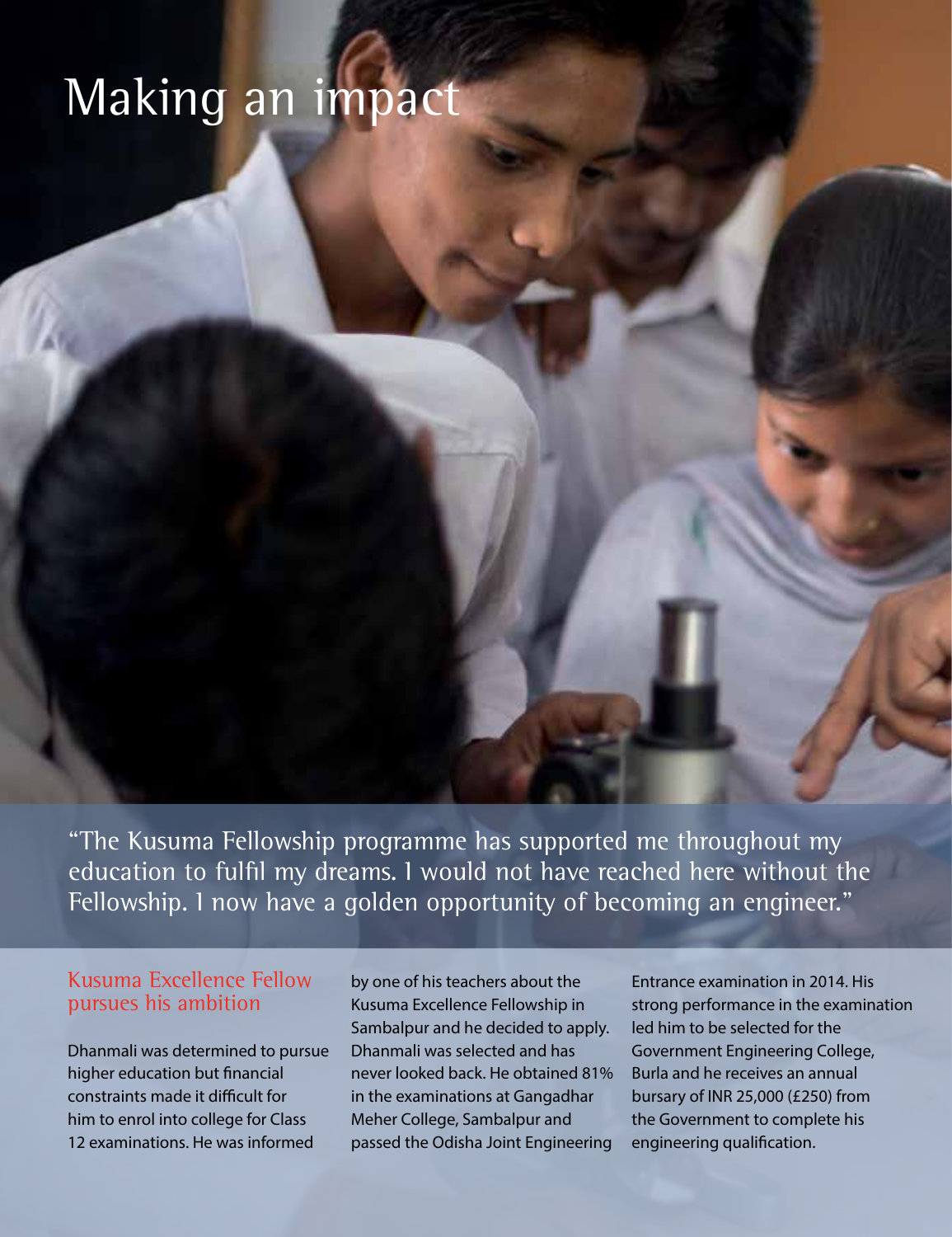

"Mathematics classes now explain topics in a way that uses real life examples that connect with everyday."

Salman, Class 10 student at Government Inter-College Tadiyawan in Hardoi, Uttar Pradesh

#### Bringing Mathematics to life

Mathematics teacher, Rebati Dalbehera, from Pabitra Mohan High School in Sambalpur, participated in our Udbhav teacher training to learn how to manage large class sizes and make sessions more interactive. Rebati was determined to engage his students. He uses his new skills and techniques for managing large classes, including use of group work, student presentations and real examples to bring

mathematics to life. He has seen improvements in his students' self-confidence and participation. Rebati now shares his experience and skills with other teachers and hopes that the school will become a model of good practice in the district.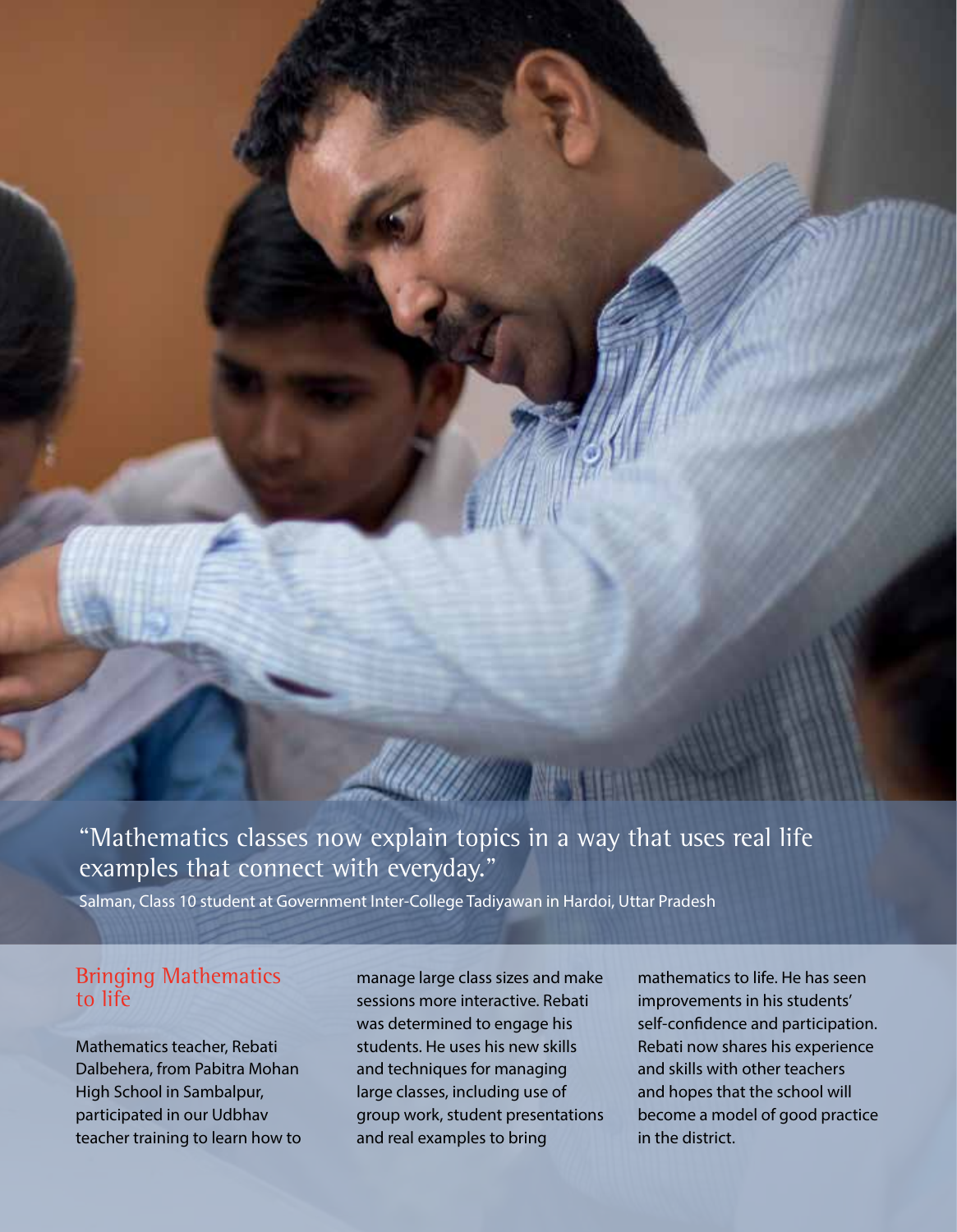

"It's great to see the change in young people such as Aimee and the energy and enthusiasm for their business ideas. Young Upstarts is all about turning people's dreams into day jobs." Andy Clow, CEO, The Youth Association

#### Turning dream into day job

Aimee, from Barnsley, was working two jobs to make ends meet, whilst also volunteering

at a local community centre. Since participating in the Young Upstarts programme, Aimee has developed her skills to become selfemployed and now offers a

professional design service to community groups and plans and manages children's birthday parties, offering face painting and mocktail making.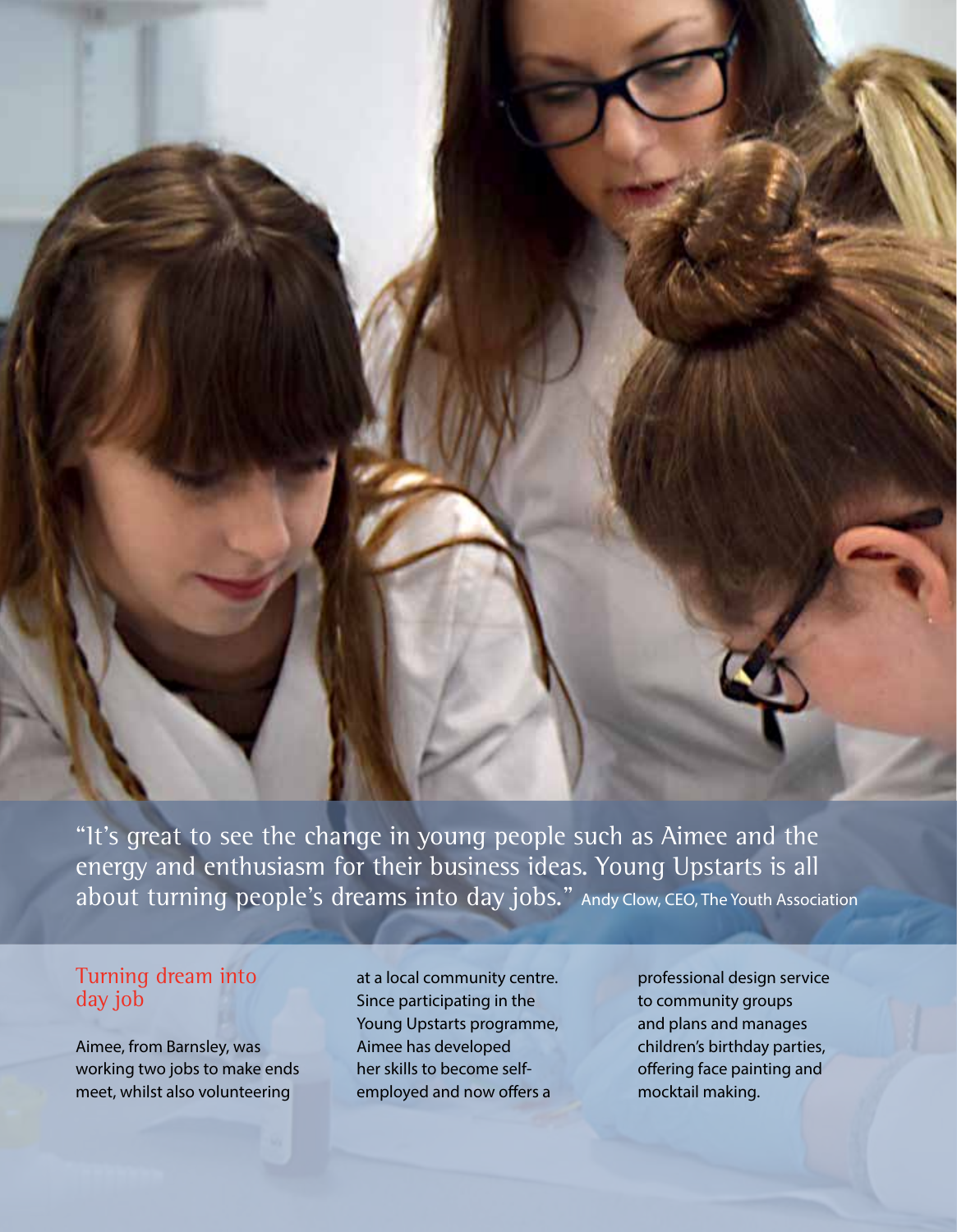

"The Kusuma Sutton Scholars events this year were a huge success. I've seen the impact that the programme has on pupils and I look forward to increasing our reach to new schools." Abi Rowse, University of Nottingham

#### Engaging young people in Science

At the Universities of York and Nottingham, secondary students participated in a 'Science trail' of

five different STEM activities. The trails engaged pupils in sessions ranging from making packaging from potatoes and walking in virtual reality, to discovering DNA and launching rockets.

Students had the opportunity to participate in an exhibition on the 'plastics inside us', create objects with 3-D printing and understand the science of the MRI scanner.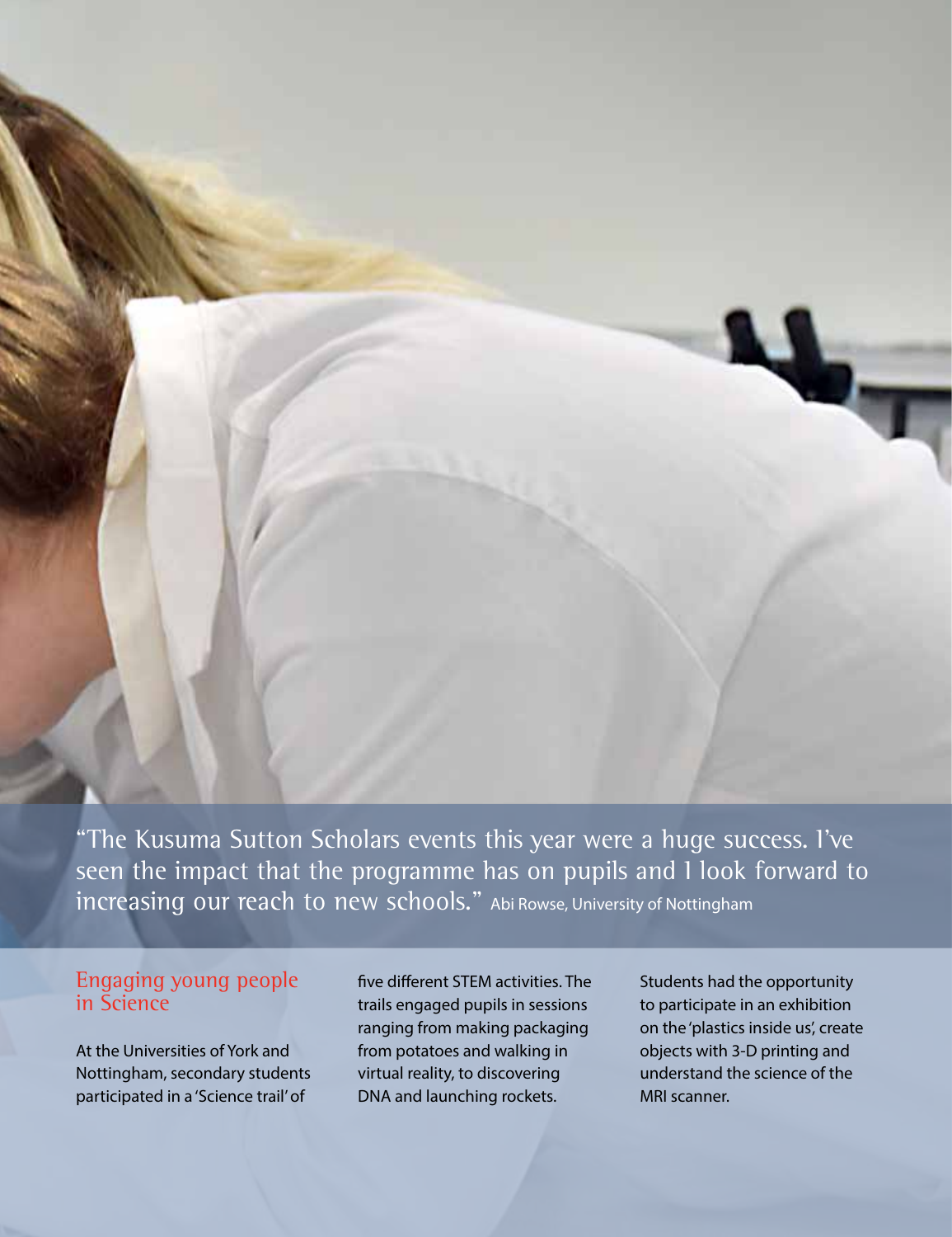### Research

**Exerch and evaluation<br>
underpin our strategic<br>
priorities and programmes.** underpin our strategic In India, our research focuses on three key strands: the role of fellowships in enabling students from low income families to enter higher education and employment; the impact of teacher professional development on teaching practice and student attainment; and factors that influence children's transition from primary to secondary education.

Kusuma funded the London School of Economics to undertake a longitudinal evaluation of the **Kusuma Excellence Fellowship**

programme with a focus on academic performance, attitudes to education and jobs on entry to the labour market. A sample of fellows and unsuccessful applicants were recruited to the study and baseline data was collected. Participants will be interviewed annually over the next five years to track their progress through the education system and assess the role of the fellowship in shaping education and career choices.

Following the completion of a baseline assessment in 2014-2015, Kusuma funded an independent impact

assessment of the **Udbhav teacher professional development** 

programme on teaching practice and student examination results in Grades 9 and 10. Findings will inform our efforts to influence policy on teacher training.

Pratham Education Foundation/ASER completed a two-year study that mapped all **educational provision** (primary, secondary, higher and vocational) in four representative blocks of Hardoi in Uttar Pradesh and Sambalpur in Odisha. It also tracked a sample of students in transition between primary and secondary education, and identified reasons for drop out.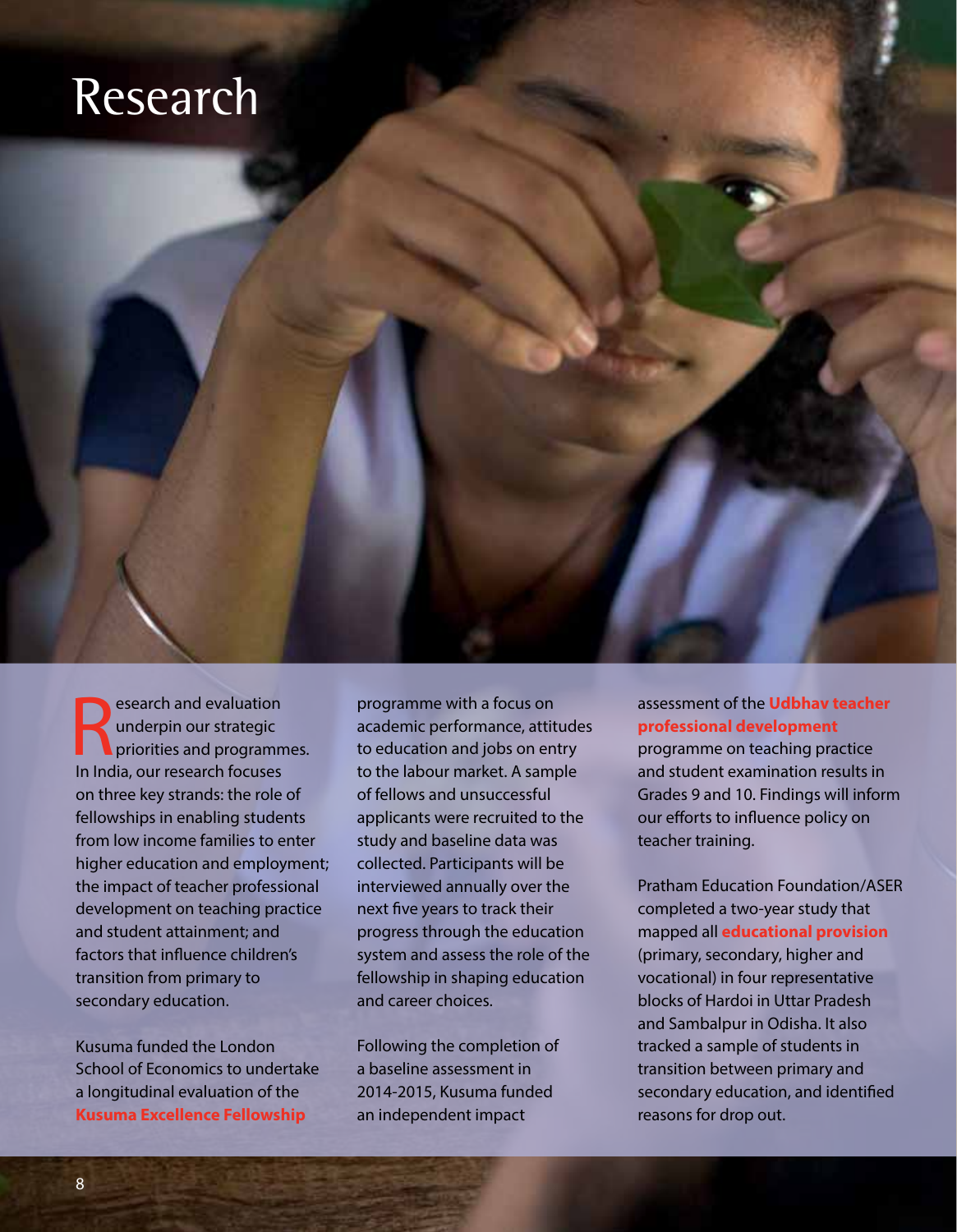## Key findings

#### **Kusuma Excellence Fellowship**

Compared with unsuccessful applicants, fellows spend less time on domestic chores, more time on their academic studies and are more likely to use private tuition. At the end of year one of the evaluation, fellows and unsuccessful applicants performed equally well in school examinations.

#### **Udbhav**

Some teachers have adopted more interactive and creative teaching methods and students say they find lessons more interesting and engaging. However, as a result of poor standards in primary education, students often

find that they 'lag behind' and find lessons in secondary school difficult to understand.

#### **Educational provision**

Children's access to primary education is near universal but the number of government schools drops sharply in the post-primary sector. The provision of secondary education is dominated by the private sector. Therefore, students arguably have more choice but poorer access to secondary education. Student attendance and learning levels in secondary school tend to be low and over a third of children drop out of school after Grade 8.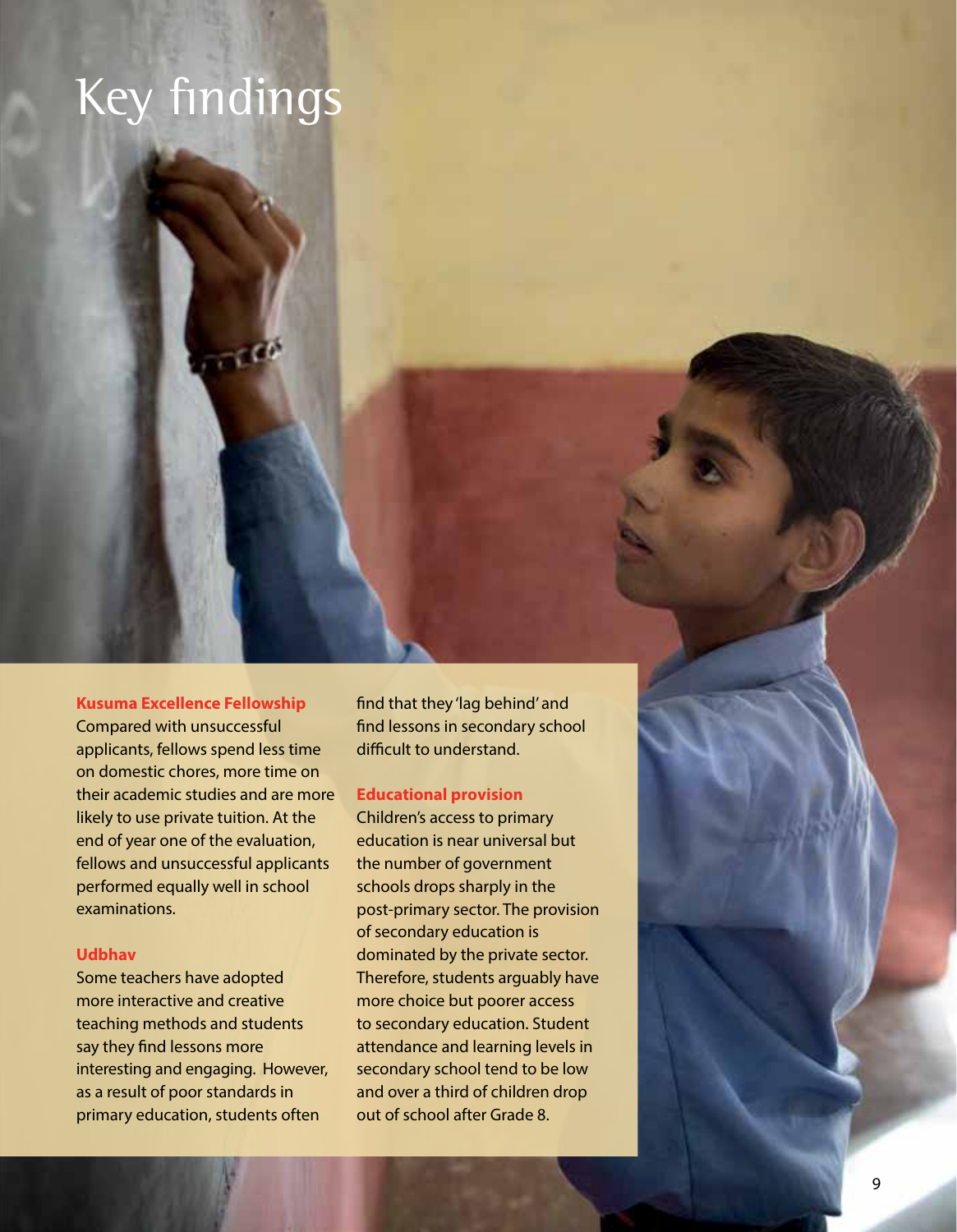

"Kusuma's partnership with the State Government strengthens the quality of secondary education in Uttar Pradesh. Their support to improve the capacity of School Management and Development Committees, for the professional development of teachers and for student learning is making a positive contribution to our schools. Our collaboration will test promising interventions at scale and build state level capacities." Mr. V.K. Pandey, Joint Director, Uttar Pradesh Madhyamik Shiksha Abhiyan

"We are pleased to be working with the Kusuma Trust UK on our science, technology, engineering and maths projects, and are very grateful for their financial support which will allow us to bring our life changing programmes to more disadvantaged children and young people. We're particularly pleased to be piloting the extension of our Pathways model to pre-GCSE years, which will enable us to benefit younger people."

Sir Peter Lampl, Chairman, The Sutton Trust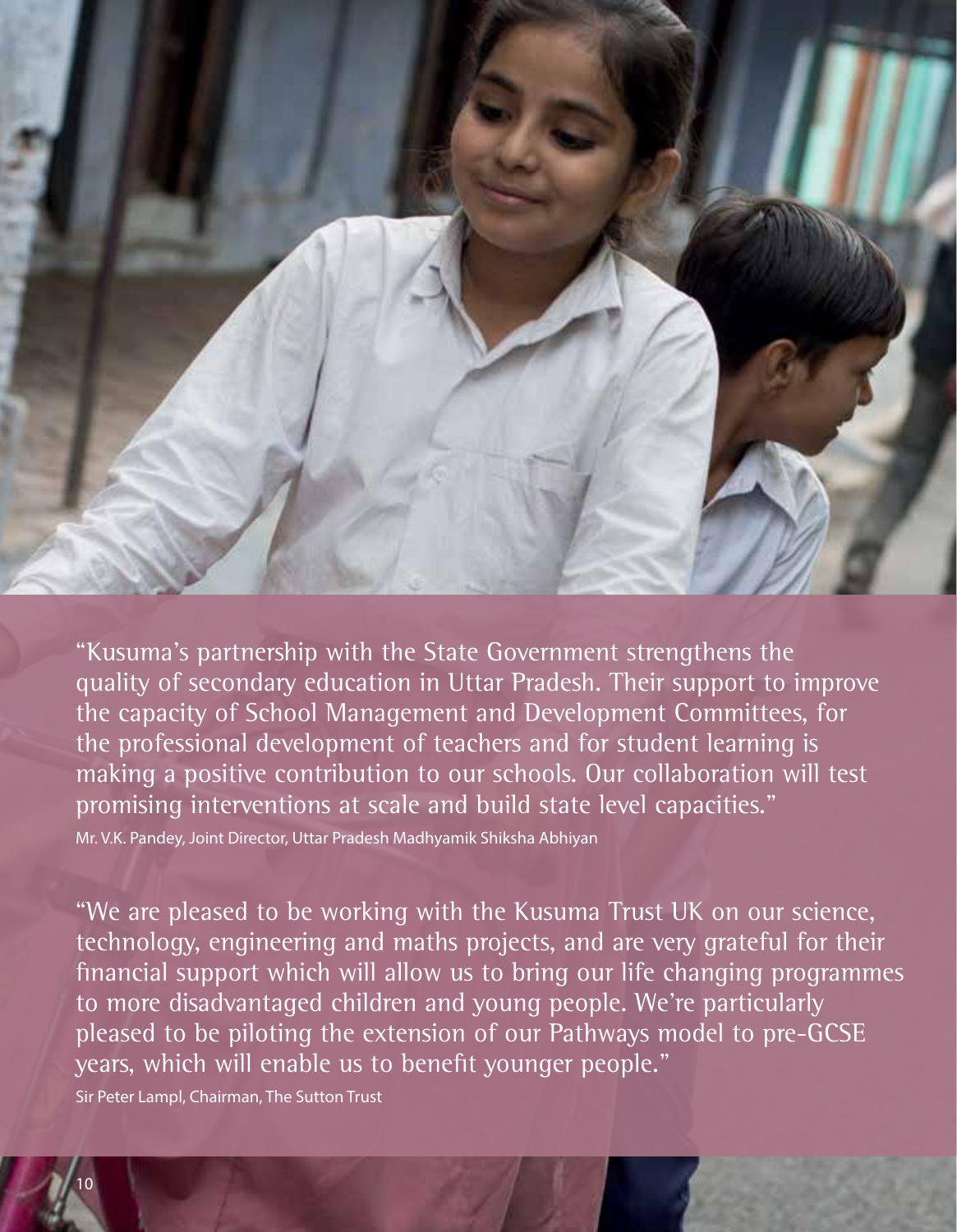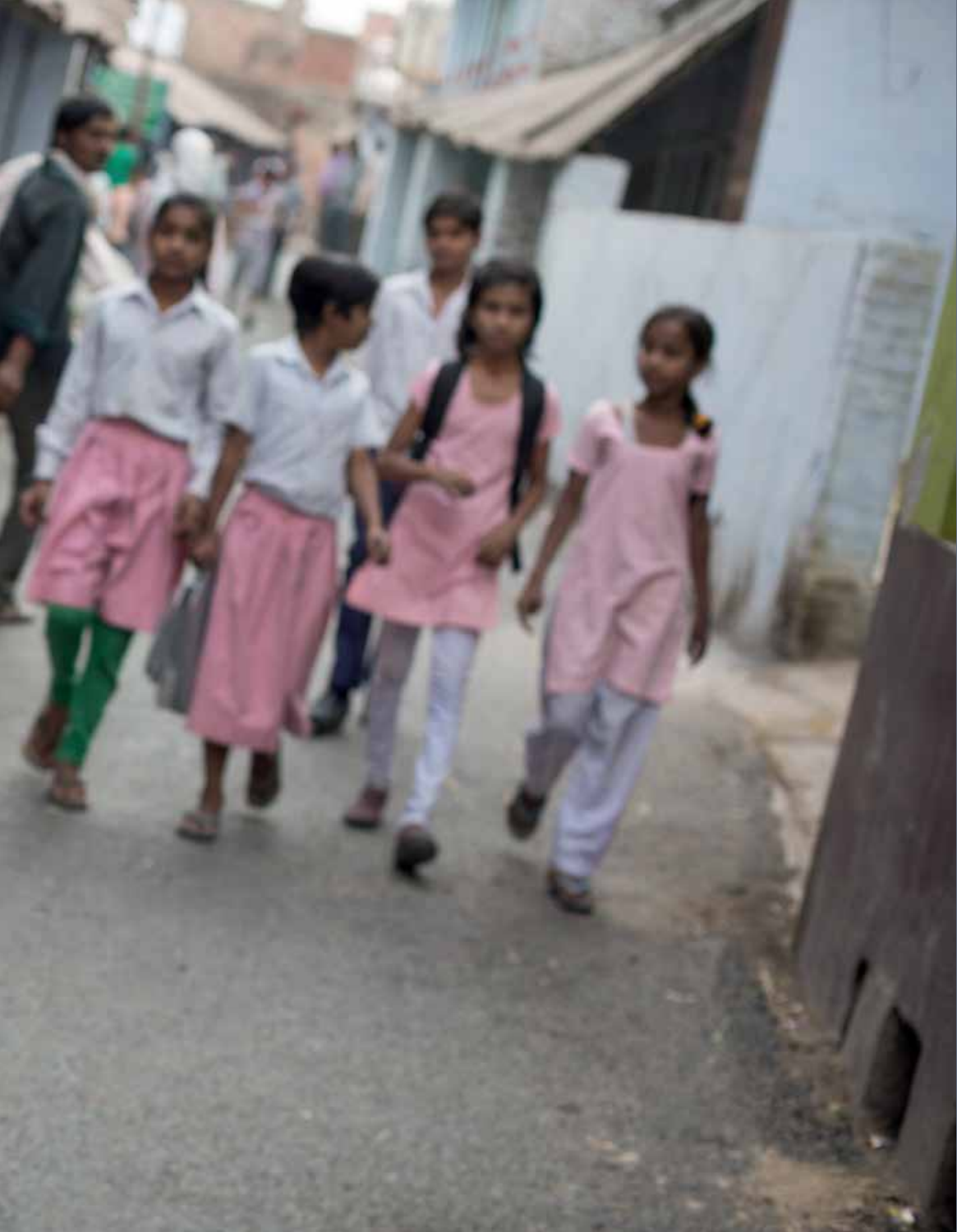#### **Trustees**

Anurag Dikshit *Chairman / Co-Founder*  Dr Soma Pujari *Co-Founder* Andrew J Hutton John G Rhodes *(until July 2016)* Prashant Jain *(until July 2016)*

#### Chief Executive

Dr Balwant Singh

#### Advisers

Hazel Slavin Sandra Sequeira

#### Partners

Centre for Internet and Society Kusuma Foundation Kusuma Trust Gibraltar Royal Parks Foundation Sutton Trust Coalfields Regeneration Trust

India photography: Sam Strickland Design: Lydia Thornley Design